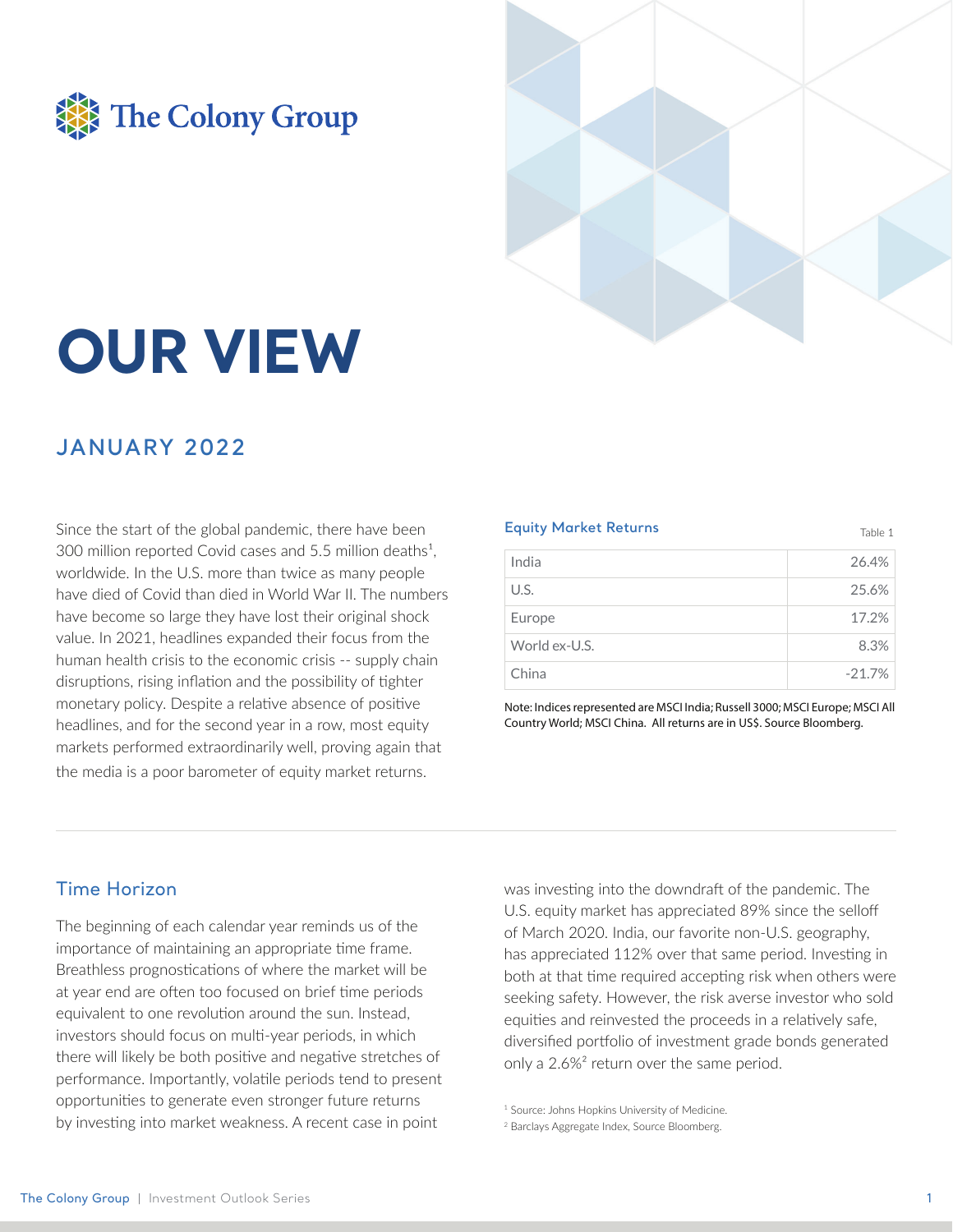## The Colony Group

#### **Looking Forward**

Today the risk/reward opportunity appears balanced, and we have reduced equity exposure to a neutral stance, which has meant an increase in liquid assets. On the positive side, corporate earnings growth should have more room to grow as we are still in the earlier stages of recovery from the pandemic. In addition, interest rates remain extremely low versus historical levels, and it seems unlikely that there will be a catastrophic increase in the cost of capital for some time. The counterbalance is monetary and fiscal policy is likely to become tighter, if it has not already begun. In our opinion, not only have we passed peak liquidity, but we have also passed peak economic and earnings growth. To be clear, we expect continued growth, but it will likely be a decelerating rate of growth relative to the rapid growth achieved in 2021 off the pandemic nadir of 2020.

#### Valuation

History has shown that higher inflation typically results in lower equity valuation multiples (Chart 1) which explains why so much attention has centered on resurgent inflation.



# Inflation Greater than 4% has Historically Led to

17.4 S&P 500 Trailing P/E 18.0x  $15.1$  $14.0x$ 10.9  $10.0x$  $6.0x$  $2.0x$  $-2.0x$  $0 - 2%$  $2 - 4%$  $4 - 6%$ 6-8% Inflation Tranche Source: Strategas. Chart 1

The S&P 500 currently trades at 26x trailing 12-month earnings and 21x forward 12-month earnings, levels that are higher than historic averages. Certainty that inflation will get worse from here is unknowable and it is plausible that we have reached "peak inflation" growth as we lap last year's elevated economic data, and the world has time to alleviate the bottlenecks in labor and goods. Regardless, the previous 50 years of history indicate forward year returns generally have been higher when the starting valuation is lower (Chart 2).





#### **Portfolio Construction**

Throughout 2021, we were constructive on equities and we continue to believe that equities are the best asset class to compound wealth over the long-term. Nearer term, it seems quite possible that we will see an increase in market volatility. In our opinion, 2021 was as close to market nirvana as one could hope for with the largest equity pullback in the U.S. being about 5%. Despite the variants of Covid there does not yet seem to be a variant that will meaningfully reverse the global economic